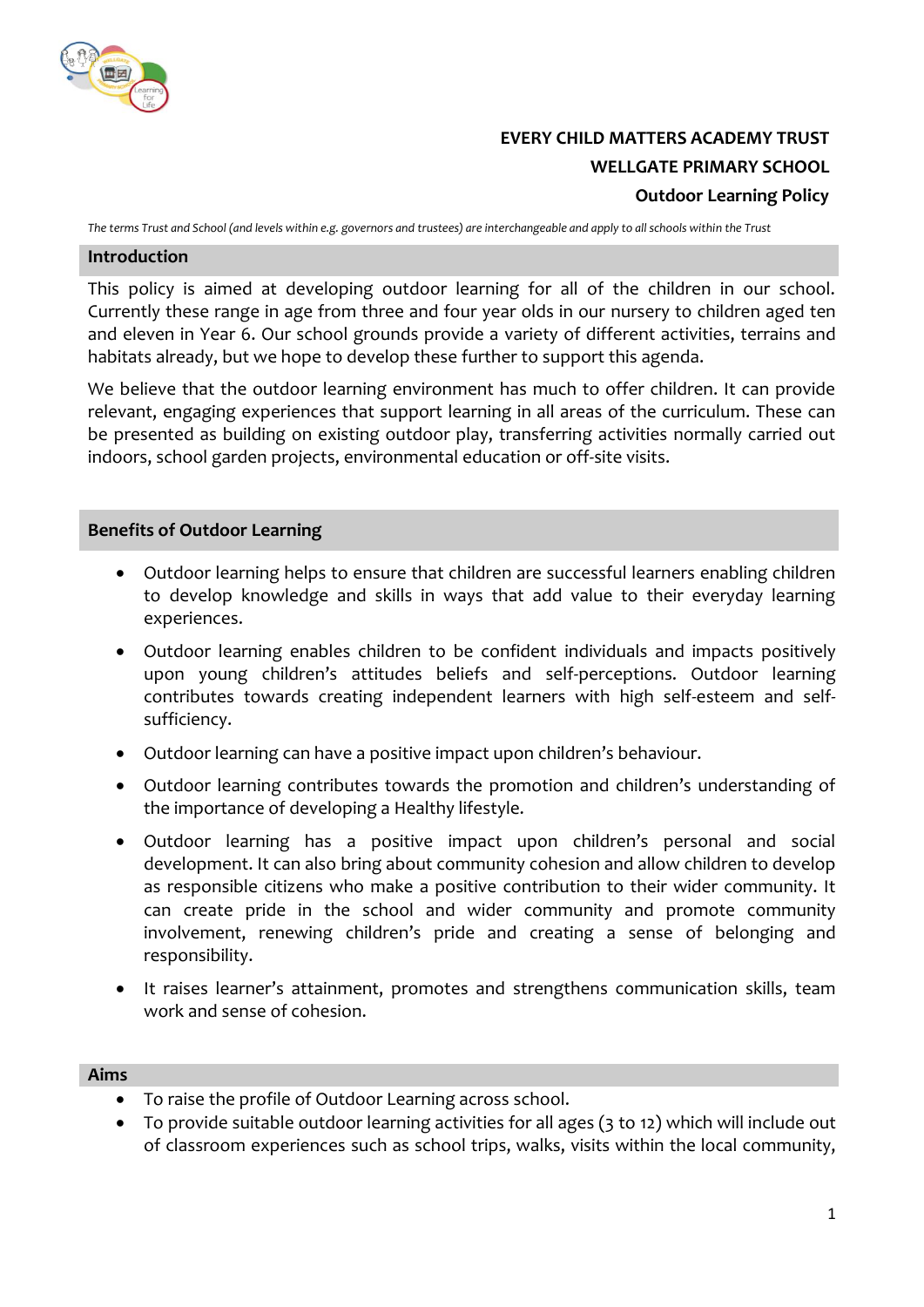

taking the classroom in to the outdoors, taking the curriculum topics outside the classroom building in relevant outdoor experiences.

- Develop an awareness of their local environment.
- Make learning fun and memorable.
- To provide engaging and healthy activities to support team building, social skills and health and well-being at break times.
- Develop learning skills of enquiry, experiment, feedback, reflection, review, communication, social skills, problem solving, to become independent and co‐operative learners.

Therefore, we seek to offer outdoor experiences that allow children to:

- Find space to be alone or interact in social groups of different sizes
- Plan, build, evaluate and sometimes demolish
- Find similarities and differences, observe and classify
- Be energetic, adventurous and assess risk
- Make marks, use large scale media, be messy
- Plant, grow and harvest
- Hide explore and discover
- Investigate, make predictions, test theories
- Imagine, pretend and reflect
- Measure, locate, transport and record

#### **Wider school aims/ethos**

At Wellgate, we believe that well organised and supervised, "risky freedom" helps all children to find out about themselves and their capabilities. It helps develop self-confidence, independence and lays the foundations for a healthier life. We are aware that there can be risks associated with outdoor learning experiences; however, it is important that children recognise risks and how to manage them and this is a part of their growing up. It also helps them to develop new skills. As teachers we are aware that a balance is needed between risk and fun. This policy seeks to minimise the risk and maximise the fun.

This policy supports our school vision and aims of 'Learning for Life'.

## **Consultation**

**Staff** have been consulted and asked to consider how outdoor learning is included in their curriculum planning. Visits off site and use of our school grounds are used to enable pupils to learn about the people and place in which they live. By planning and undertaking various aspects of outdoor learning pupils are able to learn across the curriculum in a manner that is active, holistic and contextualized. Outdoor learning is linked to developing physical skills and persistence during PE and the daily mile. Outdoor learning takes place at break times and lunchtimes.

**Pupils** have been consulted through School Council meetings about the kind of facilities or equipment that is needed to encourage Outdoor Learning and to consider the implications for safety, maintenance and fair usage of anything that is placed in the school grounds.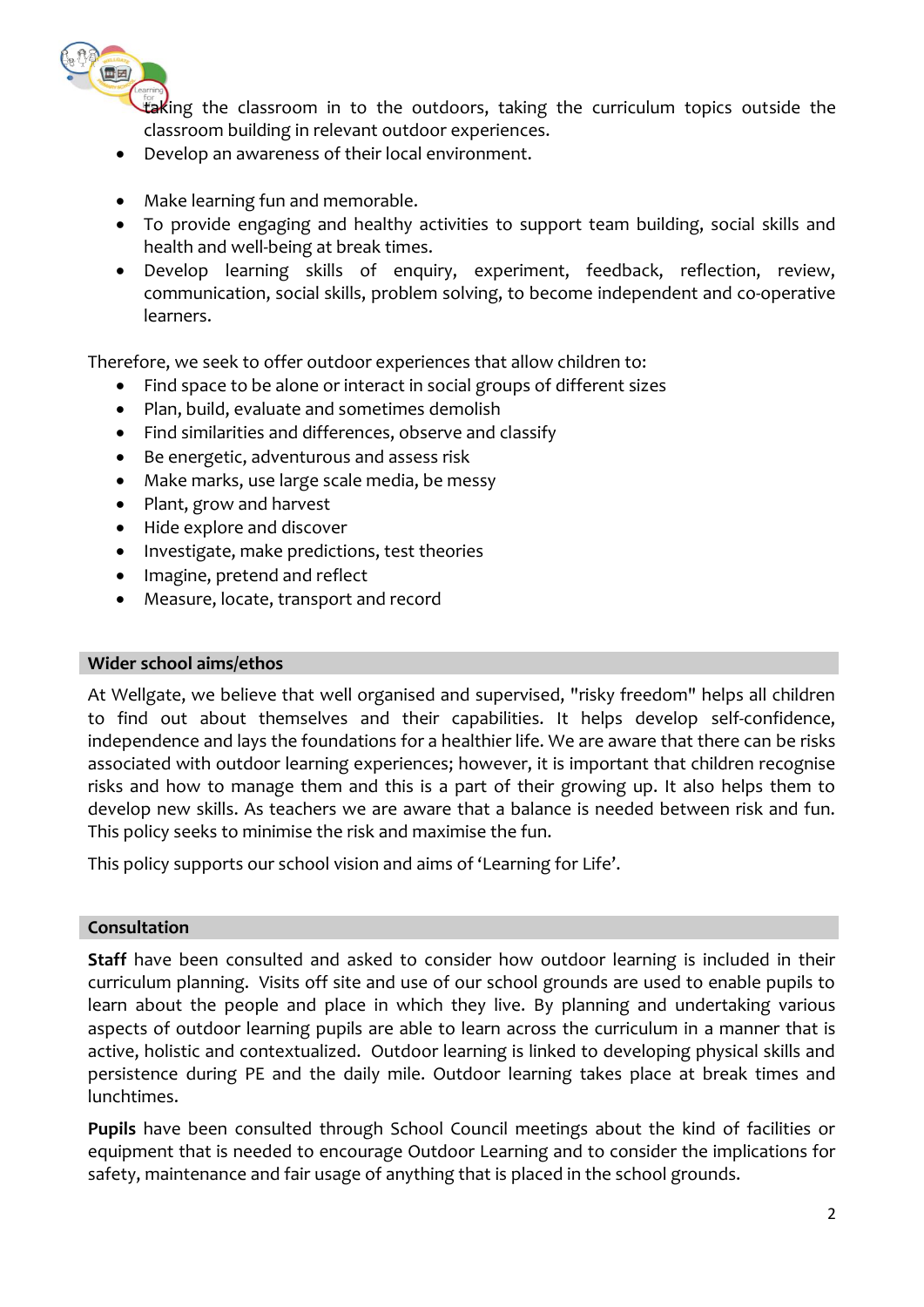

**Parents/Carers** are consulted with details about their child's activities that take place out of the classroom. Activities that involve off-site visits will be notified to parents. Permission is needed for visits in the vicinity of the school i.e. the park or local walks and all visits that require transport.

**External advisers** from Early Excellence and the Local Authority have supported FS1 and FS2 to develop their outdoor areas to support children's learning in the early years. The aim for the future is to develop this good practice for children as they move through school.

### **Procedures and practice**

## **Managing the delivery of outdoor learning:**

Equipment and Safety

- All play apparatus and equipment is installed subject to the manufacturer's instructions.
- Risk assessments are carried out on large play equipment and play spaces
- Play equipment and playground areas are frequently assessed for condition and safety by the school caretaker and staff using the area. Should there be damage to or concerns surrounding the safety of any playground equipment, these will be addressed immediately or the equipment will be taken out of use until the matter is resolved.
- Apparatus is only used by children of the appropriate age, skill and physical abilities.
- It is understood by all staff that they have the ultimate responsibility of ensuring that the outside play area is safe. Any concerns need to be reported to the Head teacher and the school caretaker.
- Some equipment is stored and only taken out when it is being used. It is to be put away safely when it has been used.
- Weather -Sun Protection- all children are encouraged to wear hats during the hot weather. Parents are advised to apply sun cream to their children before coming to school. If necessary children will be asked to top up their application with sun cream provided by their parents. Teachers are able to supervise this, but are not able to apply sun cream to children. Other weather conditions are risk assessed as to clothing needed and playground conditions.
- All children should have access to their own water source for when they are thirsty.

## The role of the adult

- The roles should be similar to those indoors and staffs that are outdoors are aware of their roles.
- Where there are opportunities for outdoor learning it is included on the year group's medium and short term planning.
- Children should be allowed opportunity for undirected free play with minimal adult intervention, except when required.
- Staff who are outdoors must make necessary safety checks
- Staff who are outdoors must be aware of "focus" children or children with special educational needs.
- Staff outdoors should encourage imaginative play and facilitate spontaneous play, talk and exploration.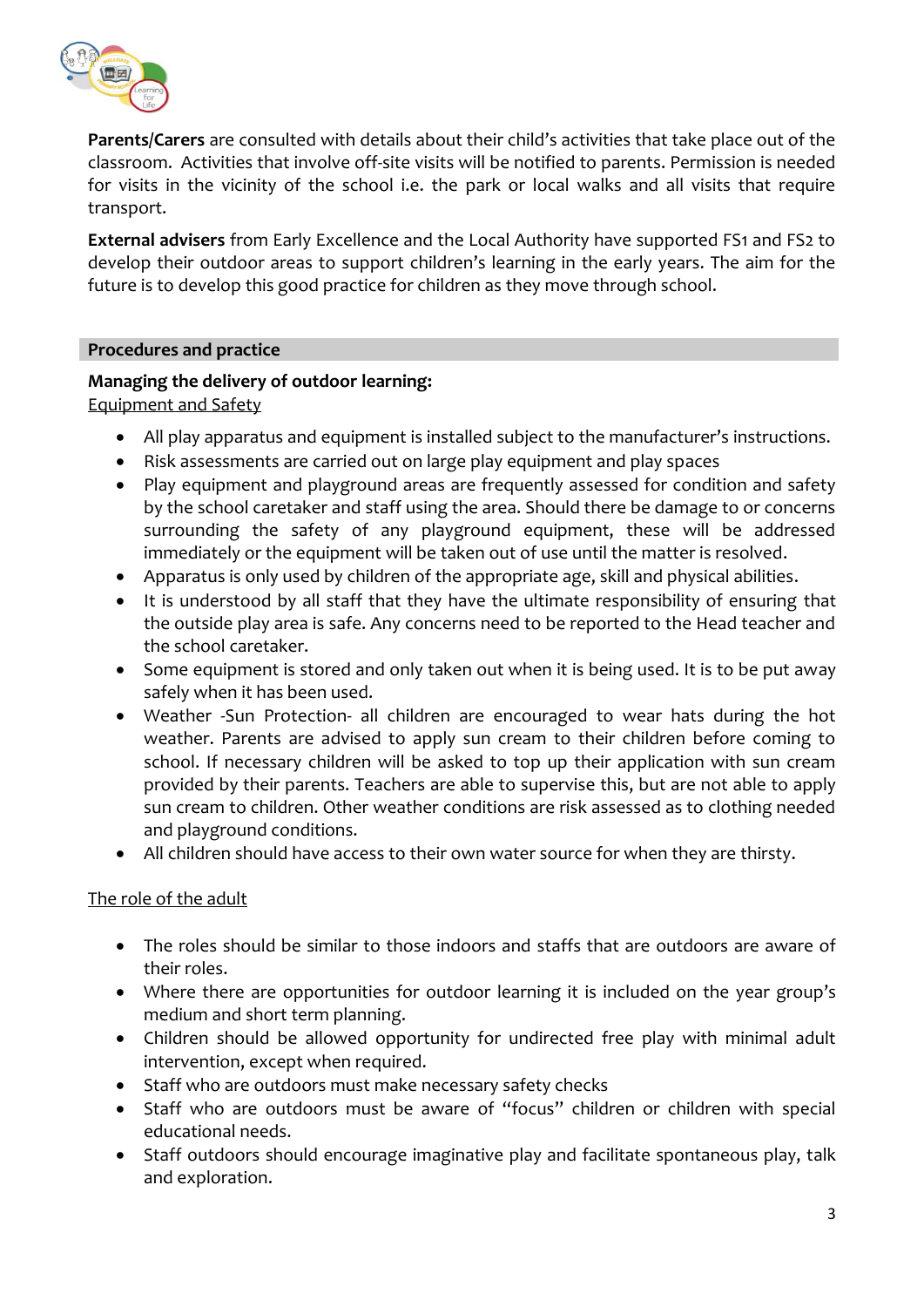

- **Staff must encourage children to assist in tidying up after using the outdoor facility.**
- Staff should look out for the many varied opportunities for supporting and encouraging children to explore and extend their experiences.
- Children should have opportunity to access the outdoor areas every day all year round.

## **Where should outdoor learning take place**

**The school grounds** - We are really lucky to have extensive grounds which offer excellent opportunities for both formal and informal learning and play. We have the wild wood with a pond, grassed areas, field and planted area, the poly tunnel and various hard surfaces.

**The local environment** -The locality around school harbors a wealth of opportunities within relatively accessible distance. Learners can develop their skills to explore their local environment through visits to churches, businesses, library and parks.

**Places further afield** -teachers are encouraged to plan opportunities for children to engage in learning beyond the school grounds. Each year group has a planned programme of educational visits which complement and extend learning. These are planned into all aspects of the curriculum and, by taking learners beyond their familiar environment, stimulate their curiosity and imagination and motivate children in a powerful way.

**Residential places** -Staying away from home is a powerful way of developing key life skills, building confidence, self-esteem, communication and team working, for example. For instance, through staying at outdoor and adventure Centre's such as Kingswood and Robinwood, provides children with an opportunity to widen their range of experiences and find new skills and interests in which they may excel.

## **Organisation of supervision**

- There are rotas for playtimes and lunchtime supervision.
- Members of staff supervise children at playtime on both KS1 and KS2 playgrounds.
- At lunchtimes children are supervised by lunchtime supervisors in different areas of each playground.
- Weather conditions should be viewed as an opportunity to develop children's learning.

Staff/pupil ratios required for learning experiences in the wider environment

- EYFS ratios for adults/children on school visits is 1:6
- KS1 ratios for adult/children on school visits is 1:6
- KS2 ratios for adult/children on school visits is 1:10
- It is a priority of this school that all visits and off-site activities are safe, well managed and educationally beneficial.

The Headteacher will:

- ensure all visits and off-site activities have specific and appropriate educational objectives.
- approve all visits and activities, based on compliance with the council and school health and safety policy.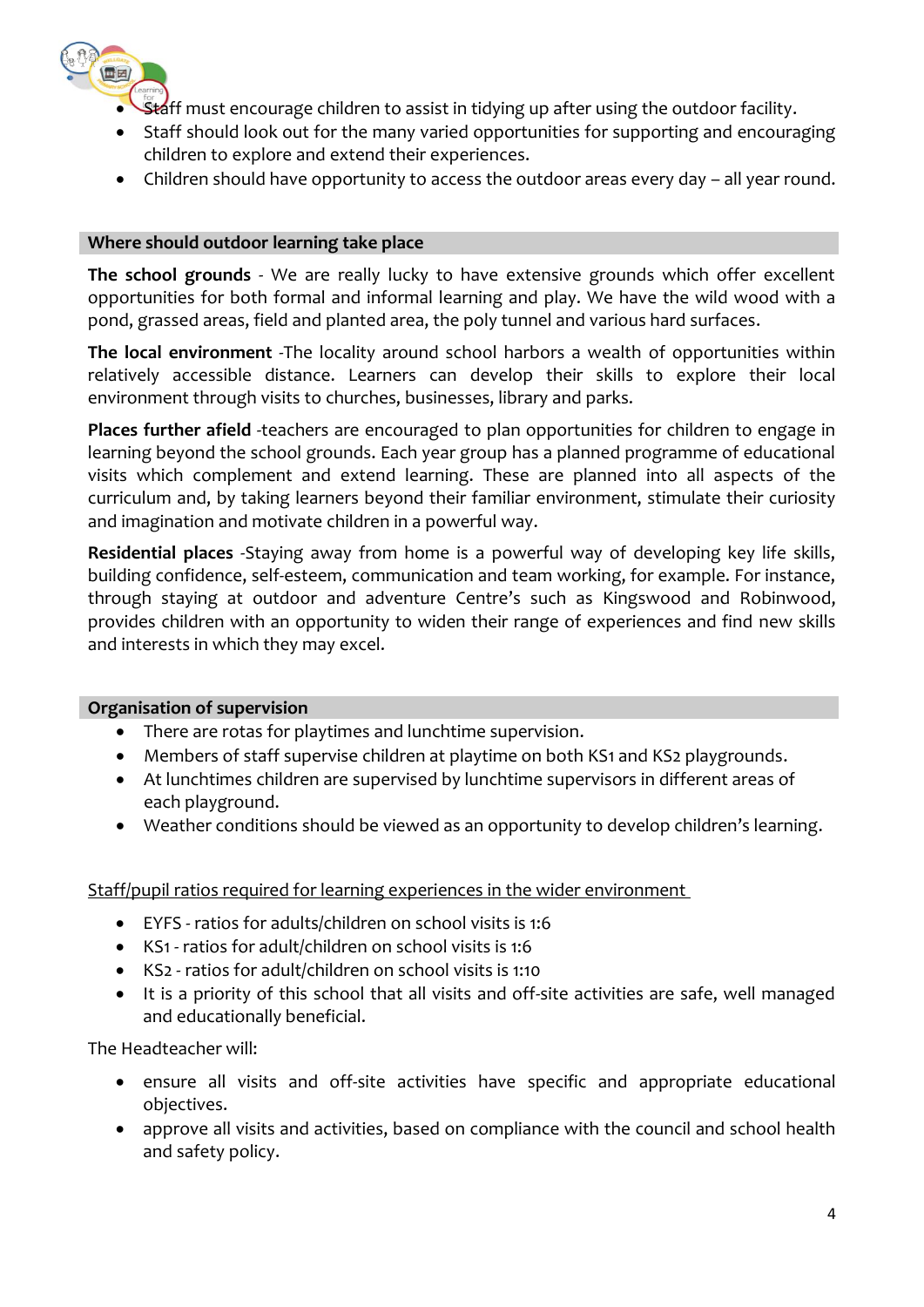

- ensure off-site programmes are led by competent staff who are appropriately experienced to assess the risks, manage the activity and manage the specific group.
- check that the staffing ratio is suitable for each visit (including support for any children with specific needs).
- ensure party leaders have access to a planning checklist.
- check that risks have been assessed, significant risks recorded and any appropriate safety measures are in place.

## **Aspects**

### **Definition:**

Outdoor Learning is a broad term that includes: outdoor play [learning through play], school grounds projects, environmental education, recreational and adventure activities, personal and social development, and more. Outdoor Learning does not have a clearly defined boundary but it does have a common core...

### **Equal opportunities:**

We endeavor to ensure that all children whatever their abilities are able to play and explore outdoors within the school grounds and further afield. Activities are not offered on the basis of gender and we try to balance out over time the specialist visits offered to children. At all times we aim to respect cultural issues such as dress and inappropriate off-site visits.

### **Health and safety:**

We will support children in taking risks within a safe and secure environment. It is important to ensure that the outdoor environment offers challenges and teaches the children how to be safe and aware of others. Outdoor learning opportunities will be grasped when available and teachers will assess risk. Risk Assessments will be carried out where appropriate. School Health and Safety Policy will be followed.

## **Planning:**

Outdoor lessons will be planned by class teachers where possible and appropriate and will be found in teachers short and/or medium term planning. For example; measuring areas outside would be suitable for math, looking at the community you can see from our playground for geography. EYFS where appropriate should adapt and enhance their outdoor environment to support learning and development. (See EYFS outdoor learning policy.)

## **Teaching:**

There are some implications for teaching outside for example weather, safety of the children and some equipment. When planning activities, the weather forecast should be consulted prior to the day of learning. However, letters can be sent home for children to come in appropriate clothing, such as waterproof coats and/or wellies if it is necessary to the activity. Teachers should ensure they have an adequate amount of staff to support the activity they have chosen. As the saying goes, 'there is no such thing as bad weather, just bad clothes.'

#### **Organisation:**

Individual teachers should consult with other members of staff to see if areas are available. Outdoor physical education is timetabled in for the afternoons therefore this should be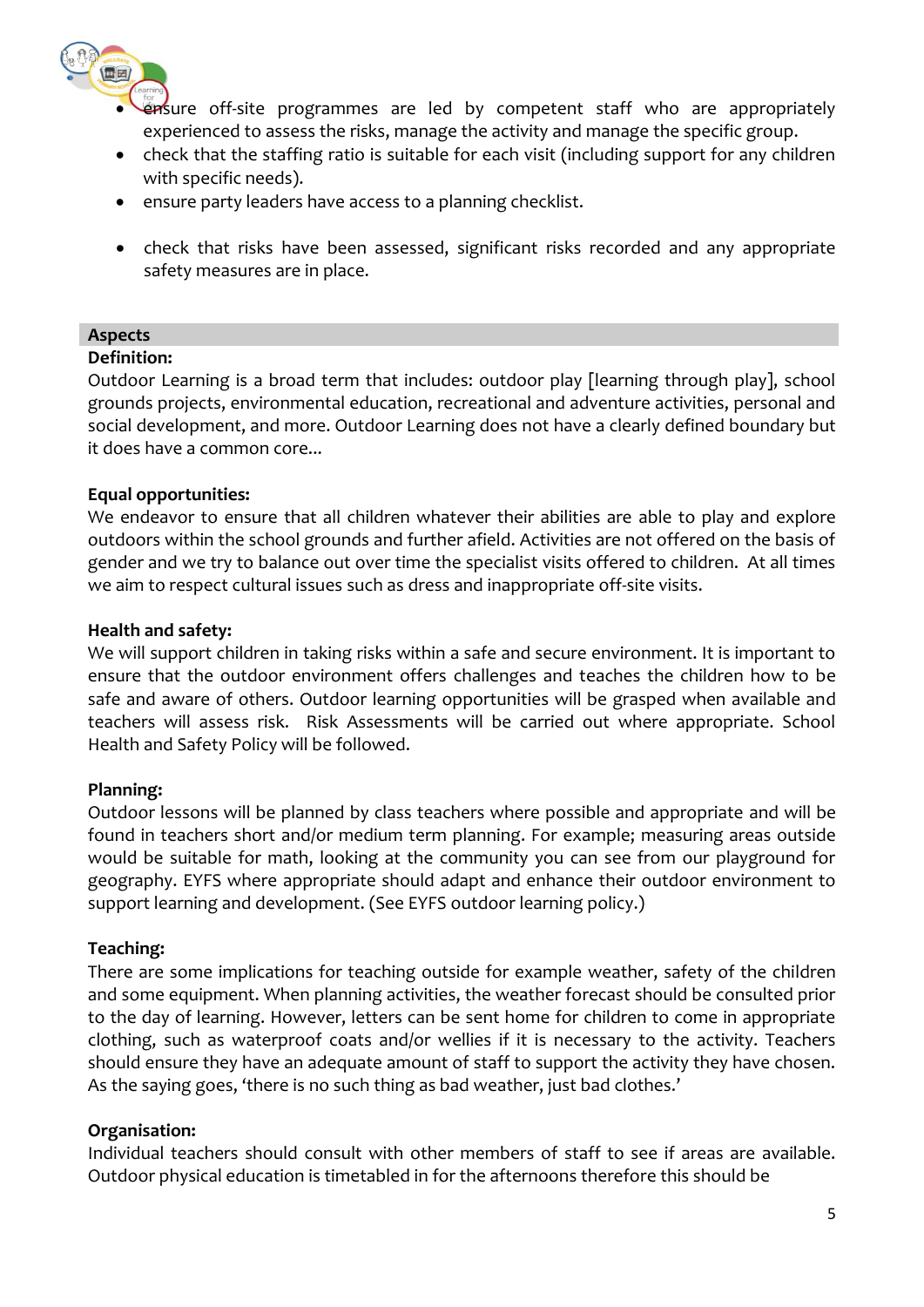

considered when planning activities outside. Playtimes and lunch times are monitored by staffs that have areas allocated to ensure safety of all children.

## **Homework - parent/carer partnership:**

Wellgate is hoping to develop an outdoor activities passport to encourage children to be active outside the school grounds. We will work closely with parents/carers informing them of how this further develops over the next year.

#### **Resources:**

We have access to many different areas here at Wellgate. We have an amazing wild wood, with animal habitats and a pond area that is safe and secure behind a gate for all to access. There is also a bird watching shed situated within the wild woods. We also have a large and secure school field with race track markings. The building is surrounded by a large playground which again has marking for games and activities. Lunch time activities and resources can be found in the playtime garage situated near to the entrance of the school. All resources are monitored by the subject leader. We also have a poly tunnel that is maintained and resourced by gardening club, within the science garden at one end of the school.

### **Assessment:**

Assessment and recording good practice in assessing outdoor learning is no different from assessment elsewhere in school. Where possible activities should allow children to demonstrate "performance of understanding" i.e. they should be given tasks that show they can use what they have learned to:

- Generalize
- Apply exceptions
- Give explanations
- Make predictions
- Evaluate
- Find examples
- Find solutions
- List strategies or argue by analogy

Assessment may be teacher led, peer or self-assessment. Most importantly it should be applied to determine next steps.

## **Concluding notes**

Outdoor learning is a key factor in helping children develop some of the main aspects of daily living and school life. We as a school and as teachers should be aiming to provide outdoor learning experiences for the children of Wellgate. Assessment of the children's learning should be valued equally both indoors and outdoors and should follow the same process. Subject leaders will be responsible for monitoring and supporting their subject area outdoors. This policy should be considered alongside Wellgate's other relevant policies, in particular the EYFS